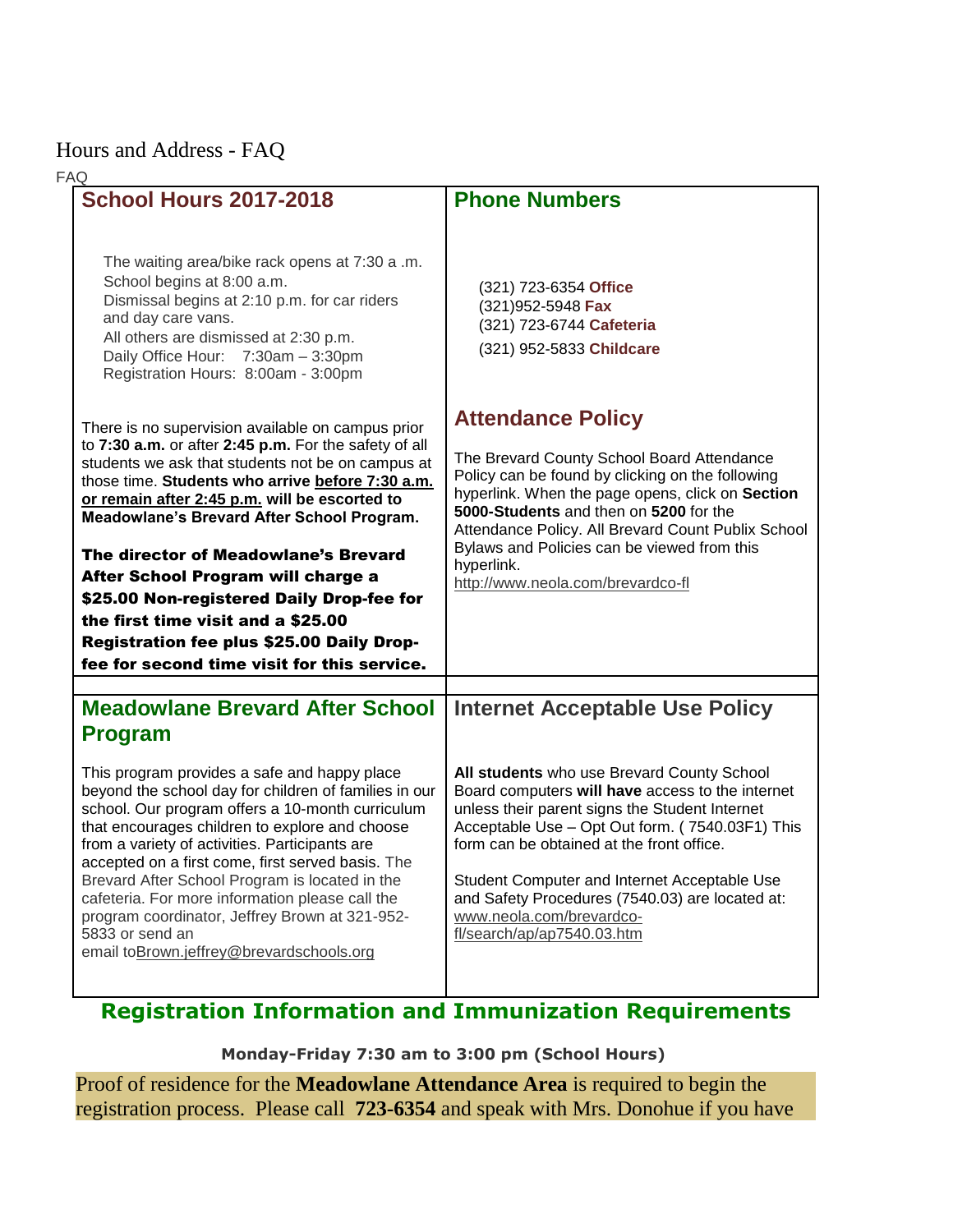any questions about the appropriate proof of residence (as listed below) or attendance boundaries.

## **Kindergarten & New Students**

To register please bring the following information with you:

- · **Proof of Residency** A utility bill that shows the "service address" **and** parent/guardian's name
- · **Student's Social Security Card**
- · **Birth Certificate**
- · **State Health Form** (physical)
- · **Immunization Record**
- · **Last Report Card** (for other than Kindergarten)

• Children entering kindergarten for the first time must comply with **Florida Statute 232.04**regarding age. For the school year 2011-2012, a child must be **five years old on or before September 1, 2012, in order to be eligible for kindergarten.**

• Florida law requires that all children attend and satisfactorily complete the requirements for kindergarten and be **six years old on or before September 1 in order to be eligible for first grade.** The mandatory Florida school age requires that the child who will be six by February 1, 2013, must attend school regularly during the entire school year.

## • **To register a child for kindergarten, parents must submit the child's birth certificate.**

• Before a child enters school in August, parents must submit the child's immunization records which include **five doses** of diphtheria, pertussis and tetanus, **four doses** of polio vaccine,**two doses** of red measles (rubeola) vaccine, **two doses** of German measles (rubella) vaccine, and **two doses** of mumps vaccine as required by **Florida Statute 232.032.** All kindergarten students will be required to have the hepatitis B series **(3 doses)**. **Also effective since the 2001-2002 school year**, children entering, attending, or transferring to preschool through 5th grade in Florida schools will be required to have **varicella (chickenpox) vaccine**. In each subsequent year thereafter, the next highest grades are included. Varicella vaccine is not required if child has documentation of history of varicella (chickenpox) disease.

• Beginning kindergarten students should have a school entry physical examination completed before starting school, since no school records need to be transferred. The physical examination must be performed within one (1) year of the day of entry.